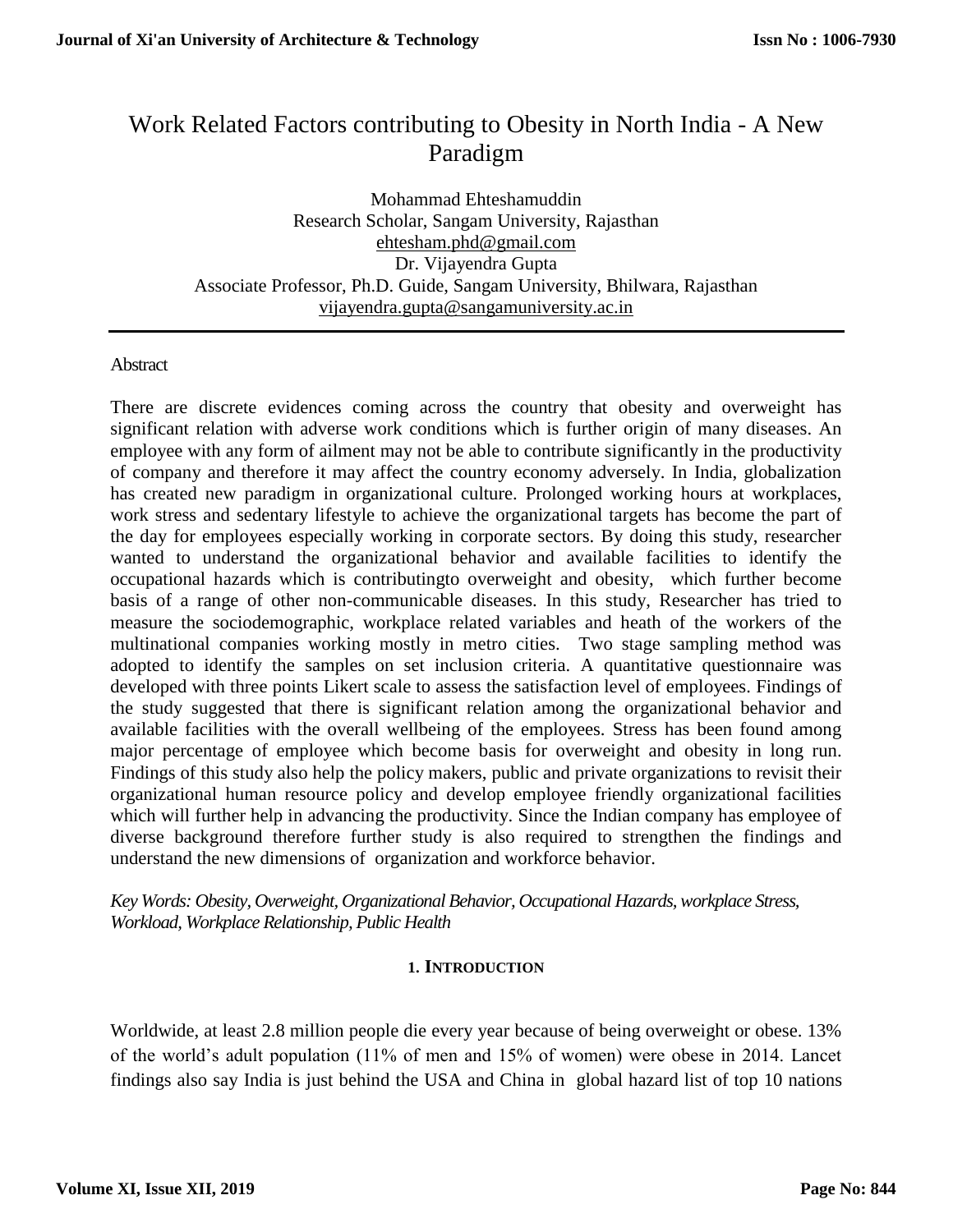with maximum number of obese people. They account for 38 million deaths in 2012, and the same number is expected to go 52 million by 2030.

Globalization has contributed significantly in economic growth of the country and introduction of new companies has created plenty of jobs where employees spending 60-70% of their time in offices. An Australian study shows that working adults spent up to one half of the workday sitting down suggesting occupational sitting is one of the key contributor to the total daily sitting time (Brown WJ, 2003). During the job hours, sitting for prolonged hours adversely affecting the body which is not wired to be shiftless. Lack of movement slows digestion process by reducing the amount of food that is converted to energy and thus promoting fat accumulation results into overweight and obesity which further leads to many non-communicable diseases like diabetes, cardiovascular disease, sleep apnea and arthritis.

Indian Council for Research on International Economic Relations says that although India's economic boom has brought rise in corporate profits and higher incomes for employees, which has also led to increase in workplace stress and lifestyle diseases. ASSOCHAM'S corporate employees' survey result says, 36%t of the sample population are suffering from obesity which is itself a risk factor for corporate employee working in sitting condition. Workers in office sit for 10 hours a day on average basis and spent these hours into the computer screens, making calls, writing proposals. And even at home there are significant hours spent, sitting in front of the TV or idle.

A private firm, Bajaj Allianz General Insurance Company conducted a survey with 1100 working professionals in the age group of 23-35 years in New Delhi, Mumbai, Kolkata, Chennai, Bengaluru, Pune, Hyderabad, Gurgaon and Goa. This study reported that, 45% of young professionals suffer from some kind of lifestyle disorder. The most widespread problem was chronic body pain (40%), obesity (20%). In the past two decades, research on workplace psychosocial risk factors has produced a range of theoretical and empirical research (Theorell, T., 2000). An extensive range of health end points, especially cardiovascular diseases have been associated with the psychosocial work environment.

Organizational behavior helps companies to design the strategies to create an enabling work environment specific to the situation. Study on organizational behavior examines people's beliefs and actions in order to improve the work environment and quality of work produced.

## **2. RESEARCH PROBLEM**

Journal of sports science published (Ross SE, 2016) a paper and said, currently no consensus exists across published literature reviews regarding the primary cause of the obesity and more research using advance measurement system is necessary. In context of organization behavior, there is also a gap in terms of studies, how corporate companies are creating enabling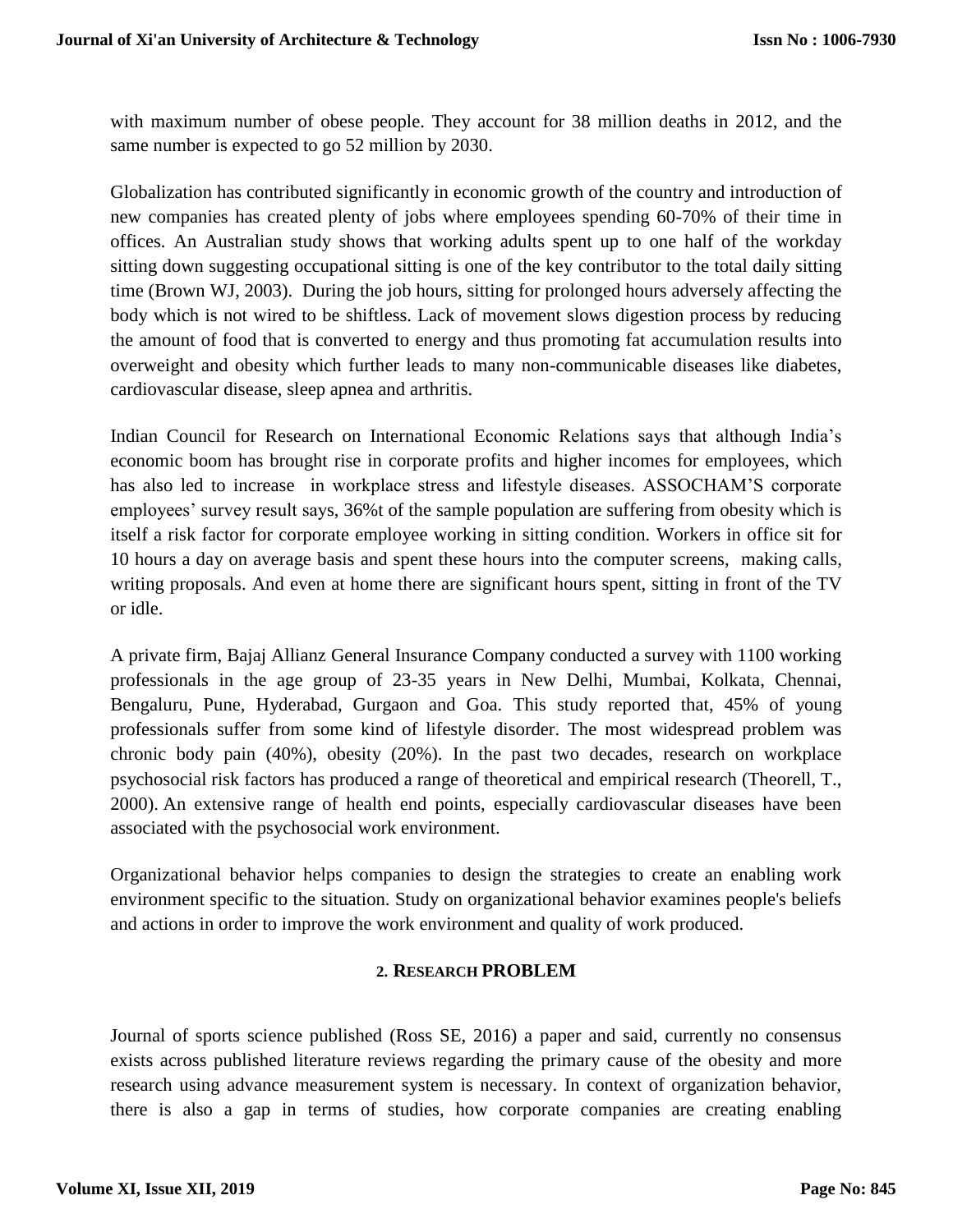environment for their employees to adopt healthy habits, highlighted in a study (Jans MP, 2007), conducted in Netherlands where employees sit on average 7 hours in a day on and off the working place. On the other hand, in a systematic review, (Van Uffelen et al. 2010) found limited evidence on adverse association between occupational sitting and different health outcomes. Since Indian employee working in same company comes from very diverse background, proposed study was designed to understand how organizational behavior affecting the health of the employees. Most interventions target behaviors of individual or in grouping with selected variables like physical environment in the community but seldom involve modifications of the work environment in companies. Seeing the diverse workforce employed in multinational and national companies in India, research tried to find out if the identified risk factors are still prevalence in companies and contributing to overweight and obesity. Much researches have shown that stress can affect lifestyle choices and health behaviors such as food consumption and physical activity (Wardle J, Chida Y, Gibson EL, Whitaker KL, Steptoe A, 2011), leading to overweight and obesity. leading to overweight and obesity. Although the relationship between work stress and weight gain is not fully understood (Caban AJ, Lee DJ, Fleming LE, Gomez-Marin O, LeBlanc W, Pitman T, 2005), there is a scope for future research to identify the sources of stress that may affect weight gain and the overall well-being of employees in stressful workplaces (Senol-Durak E, Durak M, Gencoz T, 2006).

#### **3. LITERATURE REVIEW**

Corporate employees are surviving in inflexible global competitive environment and maintain sedentary lifestyle to save their jobs and add pressure on their health. Due to increasing technological developments, work has become less physical and more mentally demanding, thereby often being more sedentary, most of the workforce sits throughout the day (Church TS, 2011). Optum's studied a sample size of 200,000 employees and found that prolonged sitting has adversely affecting the health of employees and nation's economy as well. Around 30 million people are overweight or obese in India and the direct and indirect cost of obesity-associated conditions in India is estimated to be nearly \$13 billion by 2025. Obesity which contributes to higher levels of cancer, heart disease and diabetes, and has been shown to limit substantially a person's ability to work. The stress can occur specifically when there is a battle between the employees and the demands at work places of the employees. Stress becomes suffering in such states when the employees has little control over this (Murphy L. R., (1995),. Stress at workplaces include depression, persistent anxiety, pessimism and resentment. The adverse impact of these symptoms inorganizations are significant because these symptoms lead to disabling environment at workplace, low morale, interpersonal conflict, increased benefit expenses, decreased productivity, and increased absenteeism, (Colligns Thomas W. and Higgins Eileen M., 2005). Work stress is also known to aggravate risk of chronic conditions such as obesity (Au, Hauck, & Hollingsworth, 2013; Brunner, Chandola, & Marmot, 2007; Schulte et al., 2007), cardiovascular disease (Gilbert-Ouimet, Trudel, Brisson, Milot, &Vézina, 2014; Kivimaki et al.,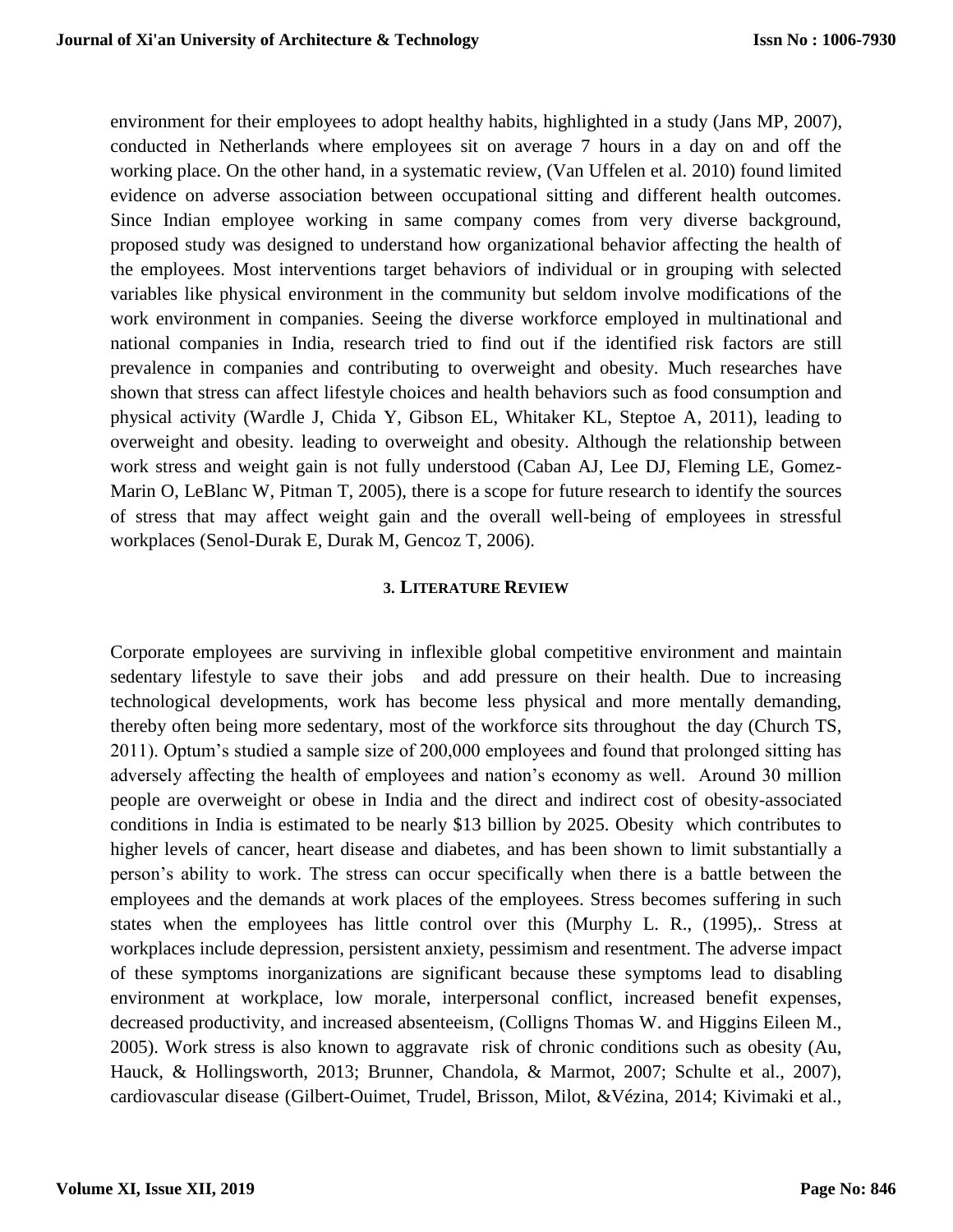2006), diabetes (Nyberg et al., 2014), anxiety, and depression (Griffin, Greiner, Stansfeld, & Marmot, 2007). Various studies highlighted, how stressful working conditions can impact food choices and dietary patterns of employee and it leads to limited leisure-time.When researcher reviewed the literature on workers relationship, it is found that trends in the modern workplace, such as decentralization and work teams, require more interaction, cooperation, and information transfer between co-workers (Griffin, M.A., Neal, A. and Parker, S. K., 2007) . As a result, the new working conditions require more horizontal trust between co-workers. Horizontal trust is also needed for knowledge acquisition and dissemination processes (Loon, Hoe S., 2007).

In a range of literatures, relationship between working environment and obesity has been defended and said physical working conditions are closely linkedwith employee's health and sedentary jobs may lead to a higher incidence of obesity (Pratt CA, Lemon SC, Fernandez ID, et al. 2007). Stretched working hours affect the health behaviors of employees and their families (Devine CM, Farrell TJ, Blake CE, et al.,2009) also. Workers exposed to long working hours or shift work, or who have multiple jobs, have little available time for family dinners and tend to consume calorie-rich fast foods which leads to increased risk of obesity for workers, (Allen TD, Shockley KM, Poteat LF., 2008). Job stress and stress responses are associated with high body mass index, as stress generated in low-control, high-demand work environments influences food choices and eating patterns, (Schulte PA, Wagner GR, Ostry A, et al.,2007). The workplace food environment affects the food choice of employee and workers are bound to consume according to availability and the nutritional quality of meals at work depends on the accessibility of healthy foods and workplace eating facilities, (Blanck HM, Yaroch AL, Atienza AA, et al., 2009).

In proposed study, to identify the study variables, research has gone through various literatures and identified three major variables highlighted below in Section (A,) need to be explored in context of Indian workforce and companies. The McKinsey Global Institute (MGI, 2014) has also studied 74 interventions to address obesity in 18 areas that has been discussed or piloted somewhere around the world has also highlighted that employees with particularly increased BMI can be less productive in the workplace due to the range of health problems that obesity can cause, including, for example, arthritis, fatigue, breathlessness, lack of concentration, and depression,(Eric A. Finkelstein et al., 2010). There is evidence available on relationship between obesity and absenteeism at workplace for health-related issues, including frequent medical checkups,( L. A. Tucker and G. M. Friedman, 2007). McKinsey Global Institute has also identified workplace wellness as one of the lever to counter obesity.

Overall If the organizational Behaviour is seen, there are several meta-analyses support that organizational commitment is positively related to performance (Mathieu & Zajac, 1990; Riketta, 2002; Wright &Bonett, 2002) and organizational citizenship behavior (Organ & Ryan, 1995). Commitment has also been found to be negatively related to tardiness, absenteeism, and turnover (Harrison et al., 2006). In another study, N. J. Allen and Meyer, (1990), it was highlighted that employees with strong emotional commitment remains with the organization because they want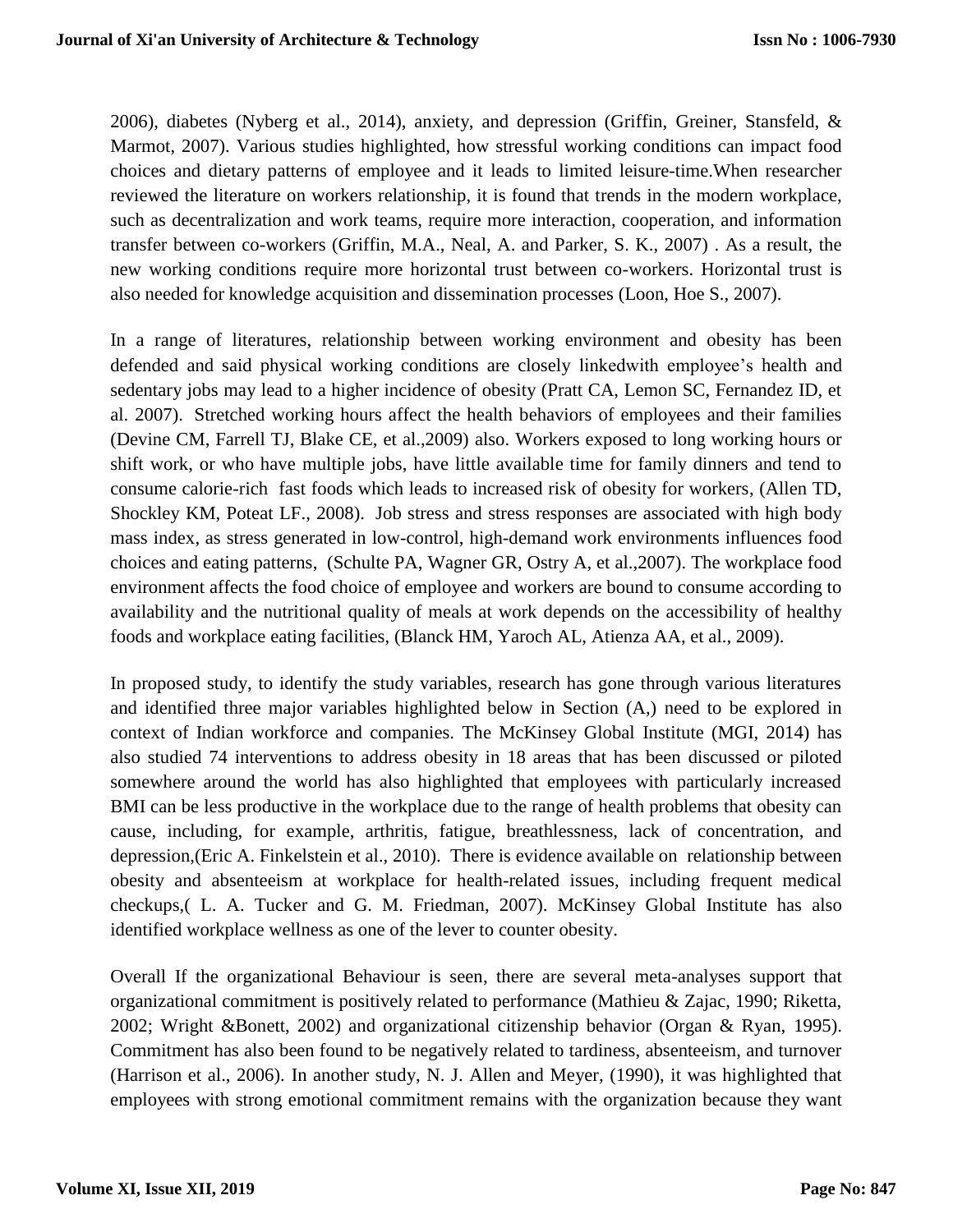to, but those with a strong endurance commitment stays because they need to, and those with strong normative commitment stay because they feel they should to.

## **4. SECTION A. QUESTIONNAIRE VARIABLES**

- a) Socio Demographic Data
- b) Psychosocial and Occupational Hazards at work place
- c) Health Determinants

## **5. OBJECTIVES OF THE STUDY**

- 1. To measure risk factors among working adults associated with Obesity in Indian multinational companies.
- 2. To measure the occupational hazards in Indian multinational companies causing health problems.

## **6. RESEARCH METHODOLOGY**

An exploratory study was designed where respondents were recruited through two stage sampling method. A sample frame of 400 corporate employees identified through set inclusion criteria given below in section (B). In second stage of sampling, 200 sample units were selected randomly from the sampling frame of 400 Units. After minimizing the data of 20 respondents shared invalid responses, sets of 180 samples were evaluated through Descriptive statistical tool. These 200 sample units were part of multinational companies and mostly working in range of executive level to senior management level. A questionnaires based on 3 points Likert scale was designed and used to measure the level of satisfaction and informations.

## **7. SECTION B: INCLUSION CRITERIA FOR FIRST STAGE SAMPLING**

- a) Respondent working in corporate sectors
- b) Respondent having sitting job profile
- c) Respondent in age group of more than 20 years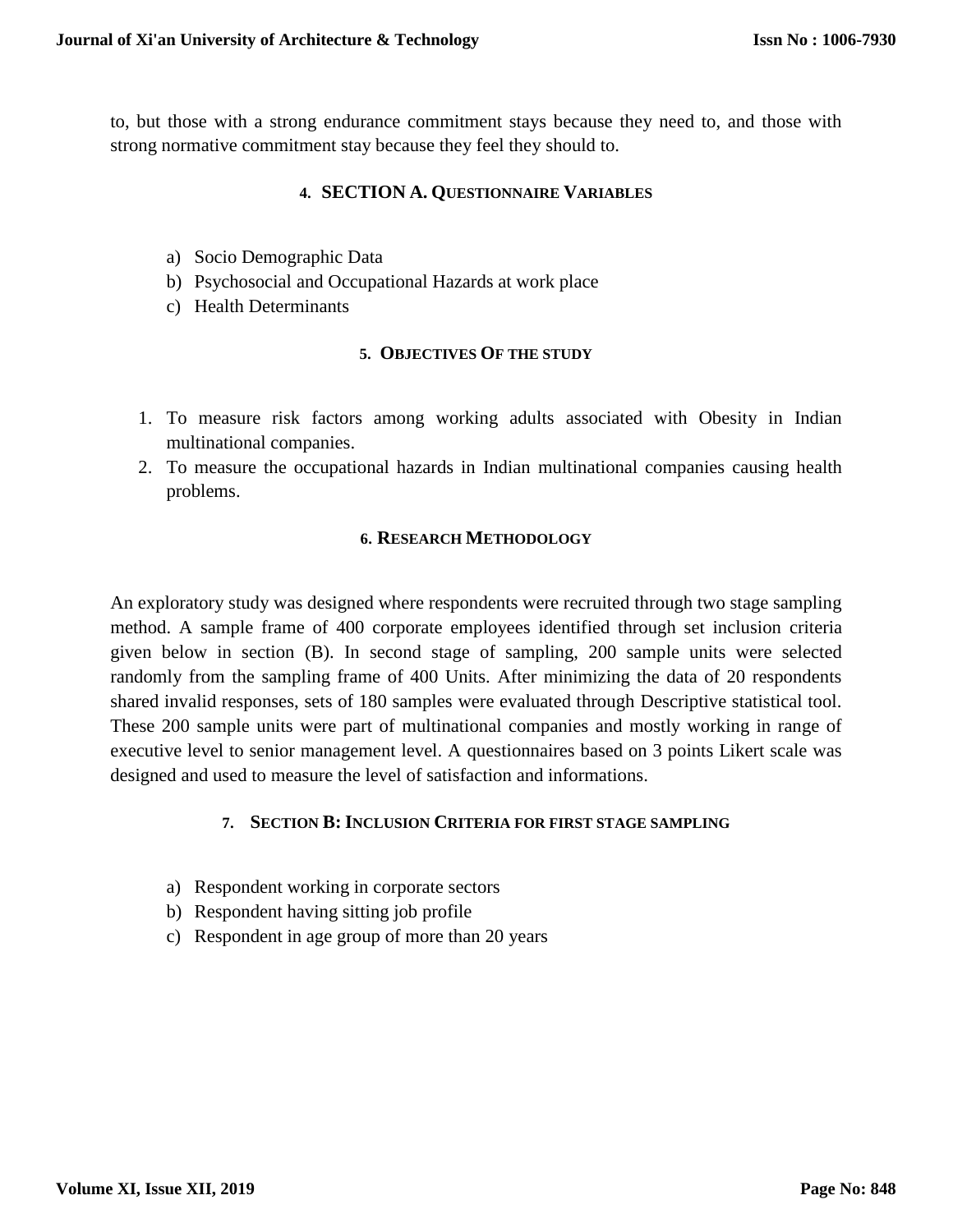#### 8. FINDINGS OF THE STUDY

#### 8.1. SOCIO DEMOGRAPHIC DATA

Out of total 180 respondents, 69% were male participants while 31% were female. Around 47% of the participants, researcher received in random selection were in age group of 31-40 years. Total 20% of the respondents were not married and has 0-5 years of work experience. All the participates were working in multinational companies related to IT/ITs, Consulting Firms, Management firms and International NGOs. Around 54% participants were post graduate and has done MBA, PGDBM, M.Tech and other master's degrees. Out of total respondents, when asked about the working cities, around 62% were working in metro cities.

| Demographic Characteristics ( $N = 180$ ) | No. | $\%$ |
|-------------------------------------------|-----|------|
| Gender                                    |     |      |
| Male                                      | 124 | 69%  |
| Female                                    | 56  | 31%  |
| Age                                       |     |      |
| 20-30 Years                               | 69  | 38%  |
| 31-40 Years                               | 85  | 47%  |
| More than 45 Years                        | 26  | 15%  |
| <b>Marital Status</b>                     |     |      |
| Married                                   | 145 | 80%  |
| Not Married                               | 35  | 20%  |
| <b>Education Level</b>                    |     |      |
| Graduate $(10+2+3/4)$                     | 72  | 40%  |
| Post Graduate (Masters)                   | 97  | 54%  |
| M.Phil./Ph.D.                             | 11  | 06%  |
| Work Experience (Years)                   |     |      |
| 0-5 Years                                 | 65  | 36%  |
| 5-10 Years                                | 73  | 40%  |
| More than 10 Years                        | 42  | 24%  |
| <b>Working Cities</b>                     |     |      |
| Metro City                                | 112 | 62%  |
| Non-Metro City                            | 68  | 38%  |

#### **Table 1: Demographic Distribution**

#### **8.2.PSYCHOSOCIAL AND OCCUPATIONAL HAZARDS AT WORKPLACE**

Work-related stress has the potential to negatively affect an individual's psychological and physical health, as well as an organization's effectiveness. Therefore, it is recognized world-wide as a major challenge to workers' health and the health of their organizations. In this study,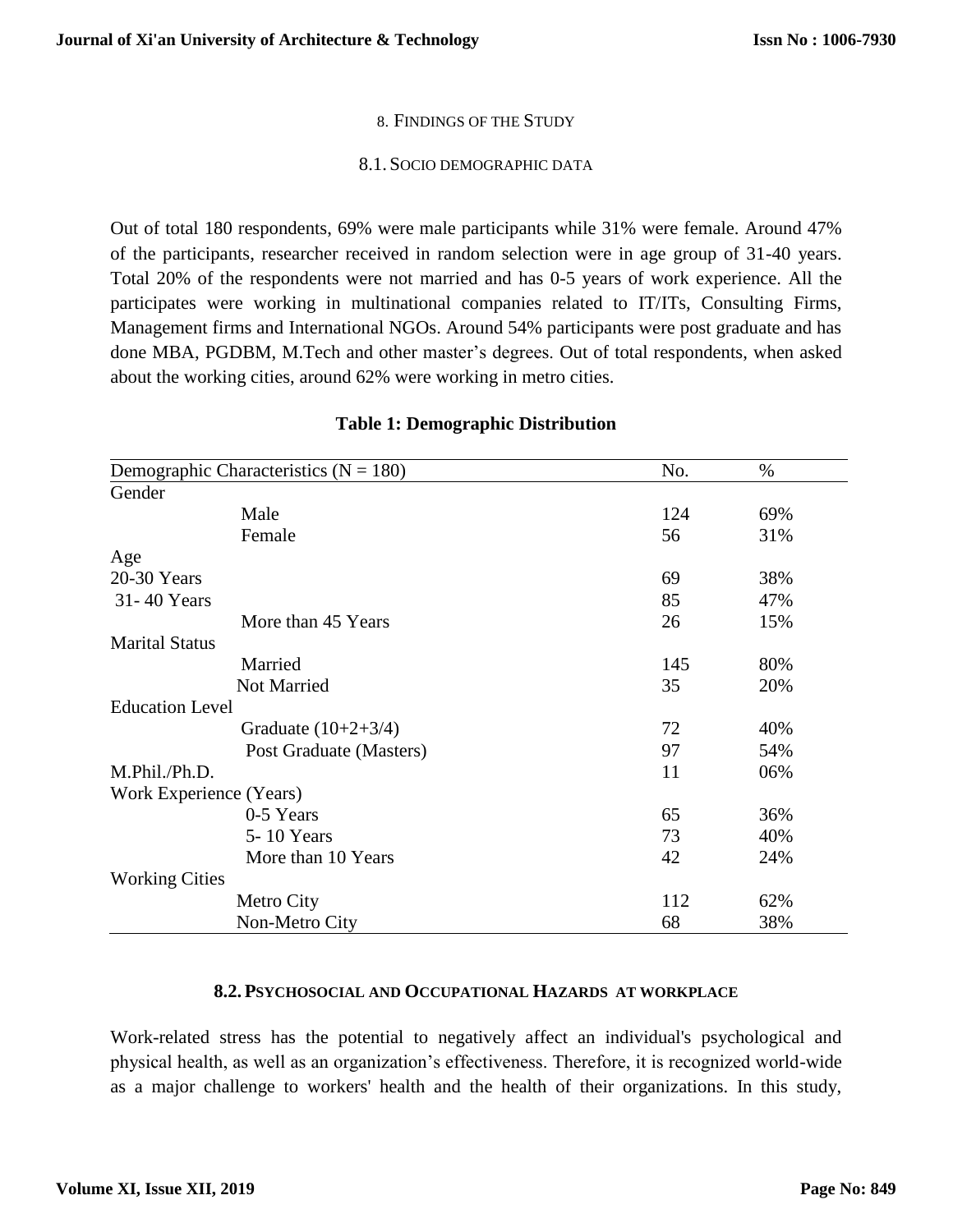researchers explored the four variables named work scheduling, workload and ergonomic facilities. Apart from this researcher also explored the context in which work occurs like the relationship and interactions with management, supervisorsand sub ordinates or clients called as workplace relationships. Researcher has explored the respondents on 3-point Likert scale on selected variables identified from the WHO report (Leka S., 2003) and reached to following conclusions.

| Table 2: % response calculation on 3 points Likert scale, Work Scheduling, Workload, |                              |  |
|--------------------------------------------------------------------------------------|------------------------------|--|
|                                                                                      | <b>Ergonomic Facilities.</b> |  |

| Area of enquiry ( $N = 180$ )                                                                           | Satisfied | Neutral | Dissatisfied |
|---------------------------------------------------------------------------------------------------------|-----------|---------|--------------|
|                                                                                                         | $\%$      | $\%$    | $\%$         |
| Do you feel convenient working for shift-based job?                                                     | 43        | 9       | 48           |
| Are you satisfied with the shift-based jobs?                                                            | 57        | 11      | 32           |
| Are you satisfied with equal or more than 2 hours extra<br>working in office?                           | 63        | 8       | 29           |
| Do you feel stressed when not delivering the work on deadline 73<br>to supervisor?                      |           | 4       | 23           |
| How you rate the ergonomic facility at your work space (Chair, 62)<br>Leg Space and Table arrangement)? |           | 10      | 28           |
| How you rate the cafeteria facility in your office space?                                               | 6         | 13      | 81           |
| How you rate the Yoga/Indoor game/Gym facility in your<br>office space?                                 |           | 14      | 85           |
| How you rate company's health and safety policy and program 8<br>implemented as per plan.?              |           | 14      | 78           |

#### **8.2.1. WORK SCHEDULING**

67% respondents reported, working in shift works. Organization has rotation policy and employee agreeing to the slots, adhere to the plan. However, organizations have flexibility to shift the employee in different slots after mutual consent. Out of 67% respondents working in shifts, 43% reported convenient for the employee while 48% says, not convenient. On Likert scale 57% were satisfied with the shits jobs while 32% were dissatisfied. 11% of the respondents have chosen neutral response.

#### **8.2.2. WORKLOAD AND WORK PRESSURE**

Employee stays for more than stipulated working hours in office. While exploring 76% reported that they spent equal or more than 2 extra working hours in office at least 3 days in a week. On Likert Scale, out of those who spent extra hours in office, 63% where satisfied and 29% dissatisfied. Only 8 % of them chosen neutral response. On exploration, it came out that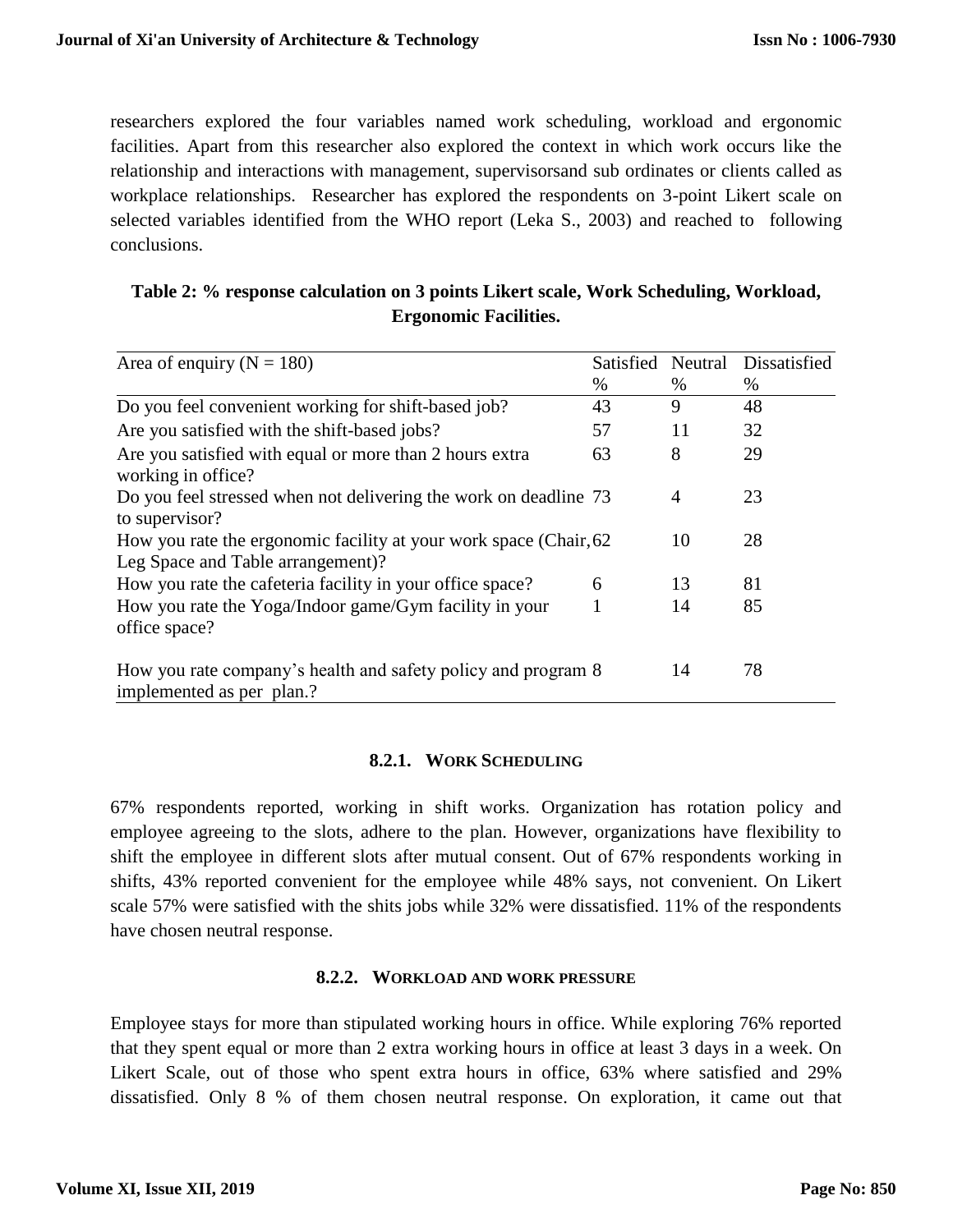organization offers incentives and perks for extra working hours. Respondents have also highlighted that introducing new work practices and technology without sufficient orientation is also one of the core reason of work pressure. For the delivery of work on deadlines, 73% respondents feel stressed. While asking what else causes you to get stressed at work, responses were very asymmetrical. Workload, Time pressures and deadlines, unplanned work, Lack of job security, Unable to satisfy all stakeholders at work were among the key reasons of stress.

## **8.2.3. ERGONOMIC FACILITIES**

Inappropriately adjusted office chairs and tables lead to back ache and neck pain and long term sitting in similar fashion causes permanent back or disc damage. Globally every 10th sick leave applied is attributed to Lumbago. In India, researcher explored the ergonomic facilities at work and asked the satisfaction level. Around 62% respondents were satisfied with the infrastructure available for the employee. Those who were dissatisfied explained that the organizations have nostandard sitting arrangements in terms of no optimal height of chair and desk and small Partitions with no Leg space adversely affecting the health. On exploration it is also found that 81% of the dissatisfied respondents expressed disappointment over the cafeteria within office. After exploration it has come that the cafeteria only offers tea/coffee, snacks and burger, patties, samosa etc. There is no provision of healthy food in cafeteria. While asking on the facilities like yoga/indoor games within the office premises, 85% reported No. Among 15%, it was noticed that the organization has given the liberty to walk around as per choice or have space to play indoor games.

## **8.2.4. WORKPLACE RELATIONSHIPS**

It is essential to create and sustain an organizational climate that optimizes overall growth and enables harmonious employee relations. This in turn will promote and sustain industrial growth by improving workforce productivity and generate revenue for the company and customer satisfaction as well. Trust is important in business environments because reinforces and strengthens intra-organizational and inter-organizational relationships (Svensson, G., 2005). In this century of globalization, working conditions require more horizontal trust between coworkers. Horizontal trust is also needed for knowledge acquisition and dissemination processes (Loon, Hoe S., 2007). Existing studies showed that employees feel vulnerable because they must rely on their managers for work assignments, performance evaluations, and promotions (Knoll, D. L. and Gill, H., 2011). Recent studies also showed that managers feel vulnerable because they must rely on their employees to complete work tasks (Dirks, K. T. and Ferrin, D. L., 2002). Managers share responsibility for incomplete work tasks. Incomplete work tasks affect the managers' performance evaluations, pay, and reputations (Schoorman, F. D., Mayer, R. C. and Davis, J. H., 2007). Here the role of Organizational behaviors plays a significant role in prompting the cohesive behaviors among employees. When researcher explored on workplace relationships in this research, findings suggest that majority (around 50%) of the respondents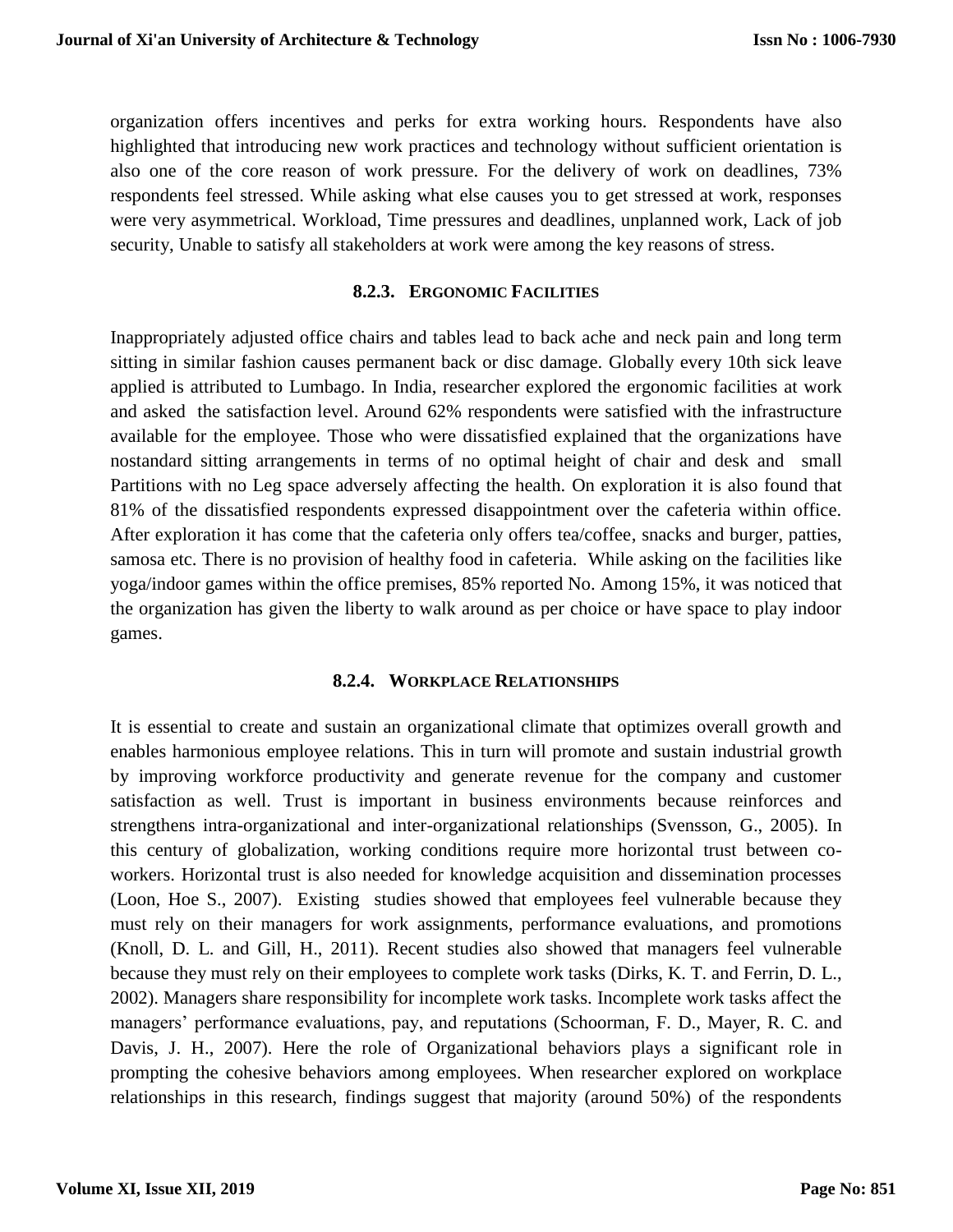were not satisfied with the environment of workplace relationship. Average 43% of the workforce were dissatisfied with the supervisors- sub ordinate relationship and management role. However, 64% reported that they have very cordial relations among coworkers. Only 27% respondents said that company organizes any team/social building programmes in office or outside.

| Table 3: % response calculation on 3 points Likert scale, Workplace Relationship |  |  |  |  |  |
|----------------------------------------------------------------------------------|--|--|--|--|--|
|                                                                                  |  |  |  |  |  |

| Area of enquiry ( $N = 180$ )                               | Satisfied | Neutral | Dissatisfied |
|-------------------------------------------------------------|-----------|---------|--------------|
|                                                             | %         | $\%$    | $\%$         |
| I am satisfied with the amount of resources given for job   | 38        | 17      | 45           |
| completion                                                  |           |         |              |
| Organization offers new opportunity to improve new skills   | 47        | 12      | 41           |
| My management is fair and reasonable.                       | 21        | 35      | 44           |
| I get feedback consistently at work for improvement         | 32        | 10      | 58           |
| Co-Workers respect each other's opinions and values.        | 64        | 11      | 25           |
| I get a sense of satisfaction from the work I do.           | 26        | 29      | 55           |
| I get substantial support from the manager in completion    | 37        | 21      | 42           |
| of work.                                                    |           |         |              |
| Organization have efficient performance appraisal system    | 25        | 14      | 61           |
| Organization circulates Health tips communication for       | 8         | 10      | 82           |
| employee                                                    |           |         |              |
| Organization arranges team/social building initiatives time | 27        | 19      | 54           |
| to time                                                     |           |         |              |

Organization also requires stringent communication system to inform and educate the employee on various aspects formally and informally other than the technical training programmes. Researcher tried to understand in this study whether companies have a communication system (email/messaging/call/others) to educate the employee. 82% respondents reported there is no communication, employee receives on health and safety aspects. Only 39% of the respondents said the company has visuals in the office to highlight the health and safety among the employee. Only 8% employee reported that receive weekly/daily email on health and safety related topics through internal email. On exploration, 89% respondents said the company has health and safety policy, but adherence is limited. On Likert scale, 78% of the respondents expressed dissatisfaction in company's health and safety program implementation plan.

## **8.3.HEALTH DETERMINANTS**

In this section, researcher has identified a set of variables to explore with the respondents, how this is affecting the health of the employee directly or indirectly.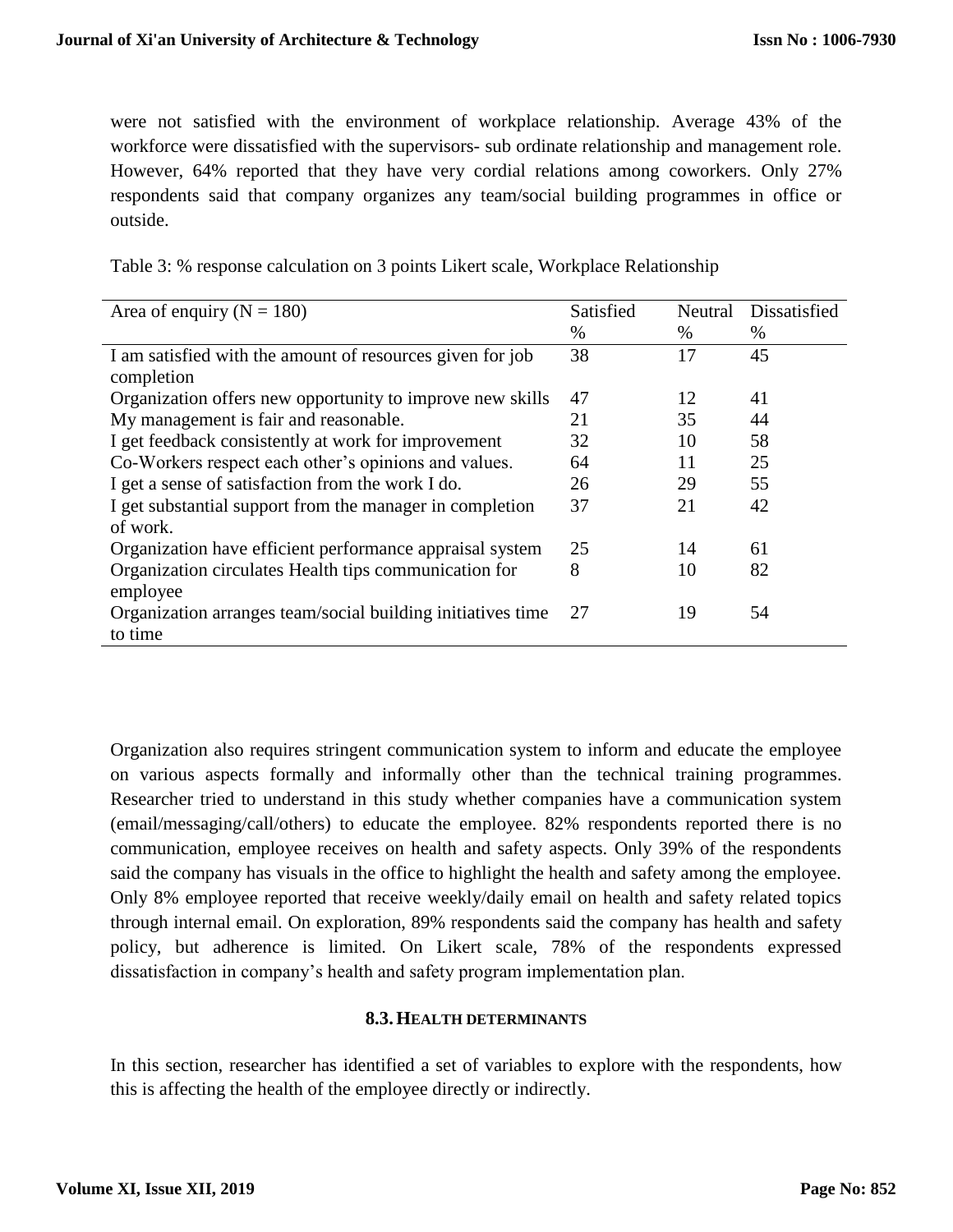#### **8.4. DISEASE OR SIGNS OF DISEASE**

Researcher has also explored if the respondent has developed any ailment or related signs during the professional working period. On multiple response option (Table-1), 32% reported about eye problems, 57% about overweight/obesity, 81% says about any form of stress. 75% reported gastric problem while less than 30% respondent reported about cervical and arthritis problem. Researcher has also collected data on smoking and drinking habits and 42% of the respondents found smoking everyday frequently while 22% said occasionally. Almost similar percentage 26% were among non-smokers. Around drinking habits, only 17% expressed that they drink frequently (At least once in a month), while 52% reported that they drink occasionally, and 31% respondents were among non-consumer. On exploration with frequent smoker and drinker, it has come out that work stress is one of the key reason, takes towards the addiction which is further becoming risk factors for obesity and other disease.

| Types of problem respondent reported | % of respondents $(N=180)$ |
|--------------------------------------|----------------------------|
| Cervical problem                     | 29%                        |
| <b>Arthritis</b>                     | 21%                        |
| Overweight/Obesity                   | 57%                        |
| Eye related ailment                  | 32%                        |
| Wrist problem                        | 22%                        |
| Gastric problem                      | 75%                        |
| Any form stress                      | 81%                        |
| Heart disease/Blood pressure         | 49%                        |

## **Table4: % calculation of disease or signs of disease respondent suffered during employment**

For stressed employees (81%), researcher explored with them and highlighted the findings in sequence ranking in Table-5. Once employee get stressed at work, majority of them start taking frequent tea, cigarette or any other food items to relieve the stress. Around 49% reported that they withdraw to put extra efforts. Absenteeism and job insecurity were also the consequences of stress. Increasingly, evidence suggests overweight and obesity risk may be related to high demand, low-control work environments and extended work hours. High-stressed employees often report poor eating habits, low level of physical activity, smoking/alcohol use and weight gain, (Winick C, Rothacker DQ, Norman RL 2002).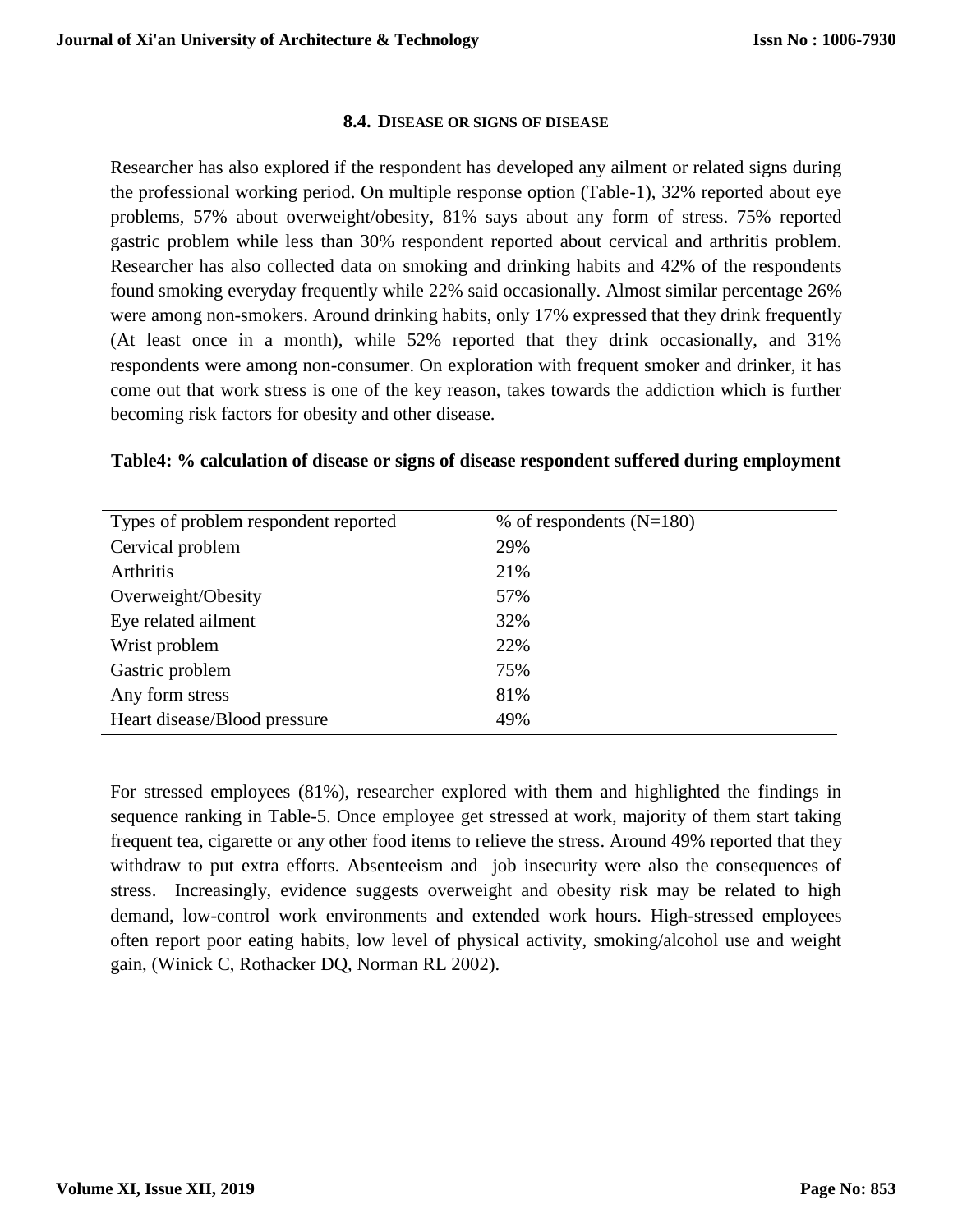## **Question: When you get stressed at workplace, what affects you more?**

| Index                                        | Sequence Ranking $(N=180)$ |
|----------------------------------------------|----------------------------|
| Increased Tea, Cigarette or food consumption | 52%                        |
| Limited engagement at work                   | 49%                        |
| Increased absenteeism                        | 37%                        |
| Leaving the job                              | 12%                        |
| <b>Argument with Supervisors</b>             | 6%                         |
| Premature retirement plan                    | 12%                        |

## **Table 5: % calculation of disease or signs of disease respondent suffered during employment**

#### **8.4.1. DIETARY HABITS**

The study analyzed the data on dietary habits of employee and found that during the week days, 86% of them consumes only one complete meal in form of dinner. Out of total respondents, 71% rely on the office cafeteria, local dhaba or restaurants for lunch or dinner during working hours. Out of these eaters, 81% said they eat some snacks, Paratha or some stuffed items. 81% respondent reported that the office cafeteria does not carry the health friendly diets. There is only option of tea/coffee or chips, chowmin, petties or burgers. Respondents who reported stress

## **8.4.2. PHYSICAL ACTIVITY**

Researcher has also explored, how professionals are getting time to do physical activities and out of total respondents, 72% reported that they do not exercise even for half an hour in a months' time. Only 12% reported, doing half an hour moderate to intense physical activity five times a week. Around 16% of the respondents said they do exercise occasionally sometime indoor and outdoor. Asking about the average 5 minutes break every 2 hours (such as standing up or stretching or taking a short walk) at work, 38% respondents said yes while 35% says no break on every 2 hours. 27% respondents said they take break as and when feel required. On exploration, around 41% of the respondents shared that they do not get time to go to any facility like gym, park due to work pressure, as they work during night or early morning also through laptops. These 41% were mostly mid or senior management professionals.

## **9. DISCUSSION**

In addition to the direct adverse effect, obesity also generates indirect costs for employers by increasing workers' compensation claims and related lost workdays (Osbye, Dement, and Krause 2007), absenteeism (Finkelstein, Fiebelkorn, and Wang 2005; Ricci and Chee 2005),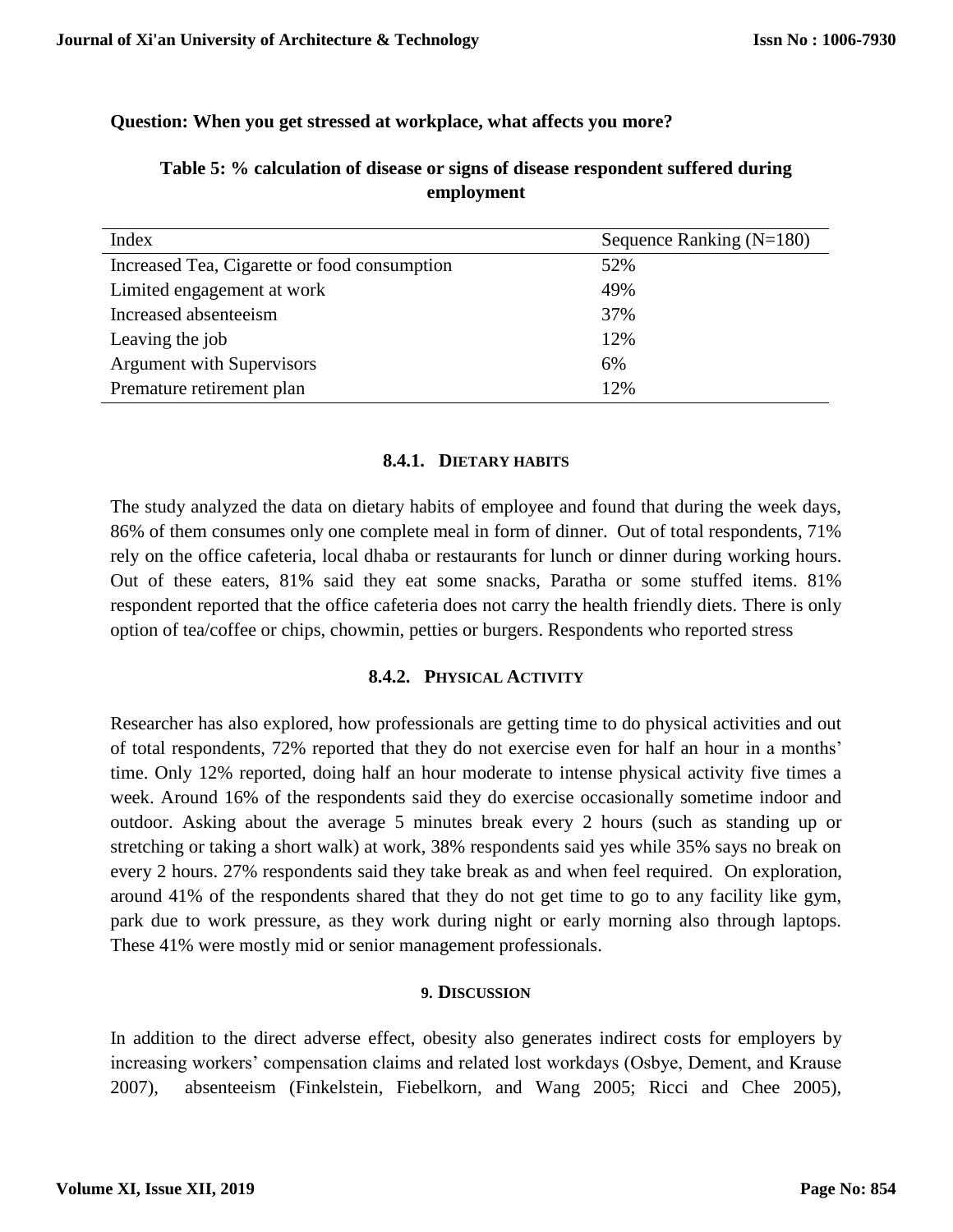presenteeism (Ricci and Chee 2005), and disability in people aged fifty to sixty-nine (Sturm, Ringel, and Andreyeva 2004). In this study it was also reported that travelling to work is problem for majority of the employee. Most employers do not routinely measure presenteeism (a self-reported measure of diminished on-the-job work performance due to health or life problems), although acceptance of it as a concept is growing (Hemp 2004). Even without counting the cost of presenteeism, however, productivity costs attributable to obesity are significant. Indeed, analysts believe that the indirect costs of obesity may be greater than the direct medical costs (Wolf and Colditz 1998). This study has also come up with findings that facilities like yoga/indoor games within the office premises were not available as reported by 85% of the respondents.

When we see this research, work stress and workload are the key variables causing a range of problem for the employees. According to the U.S. National Institute for Occupational Safety and Health, job stress is defined as "the harmful physical and emotional responses that occur when the requirements of a job do not match the capabilities, resources, or needs of the worker." Such stressors can affect both physical and mental health through the acceptance and practice of unfavorable lifestyle behaviorsconsequently increasing the risk for weight gain and obesity (Fernandez ID, Su H, Winters PC, Liang H,2010). Much research has shown that stress can affect lifestyle choices and health behaviors such as food consumption and physical activity (Wardle J, Chida Y, Gibson EL, Whitaker KL, Steptoe A,2011), leading to overweight and obesity. While doing literature review, researcher has found a literature highlighting the relationship between work stress and weight gain is not fully understood (Caban AJ, Lee DJ, Fleming LE, Gomez-Marin O, LeBlanc W, Pitman T, 2005) and scope for future research to explore the sources of stress that may affect weight gain and the overall well-being of employees in stressful workplaces (Senol-Durak E, Durak M, Gencoz T, 2006). In this study, researcher has created some evidences to support the fact that more than 80% of the employees were suffering from some types of stress and it became reason for multiple health problems in addition to eating and physical habits. Other findings were also available on limited mobility at workplace, due to strict security and HR policy in corporates, employees are often required to remain sedentary for long periods of time, with no opportunity to leave the facility to participate in any physical activity (Yamada Y, Ishizaki M, Truritani I, 2002) and sedentary lifestyle is also one of the obesity contributor. There this research significantly supports the fact the organizational behavior created occupational hazards which becomes the risk factors for causing obesity and further obesity become risk factors for multiple non communicable diseases.

#### **10.IMPLICATIONS OF THE STUDY**

Since India has diverse category of workforce in various multinational companies and currently has limited research on the organizational behavior and significant relation with the rise in obesity, this research aims to educate not only health practitioners but organizations as well whose having interest in improving the organizational behavior and the health of their workforce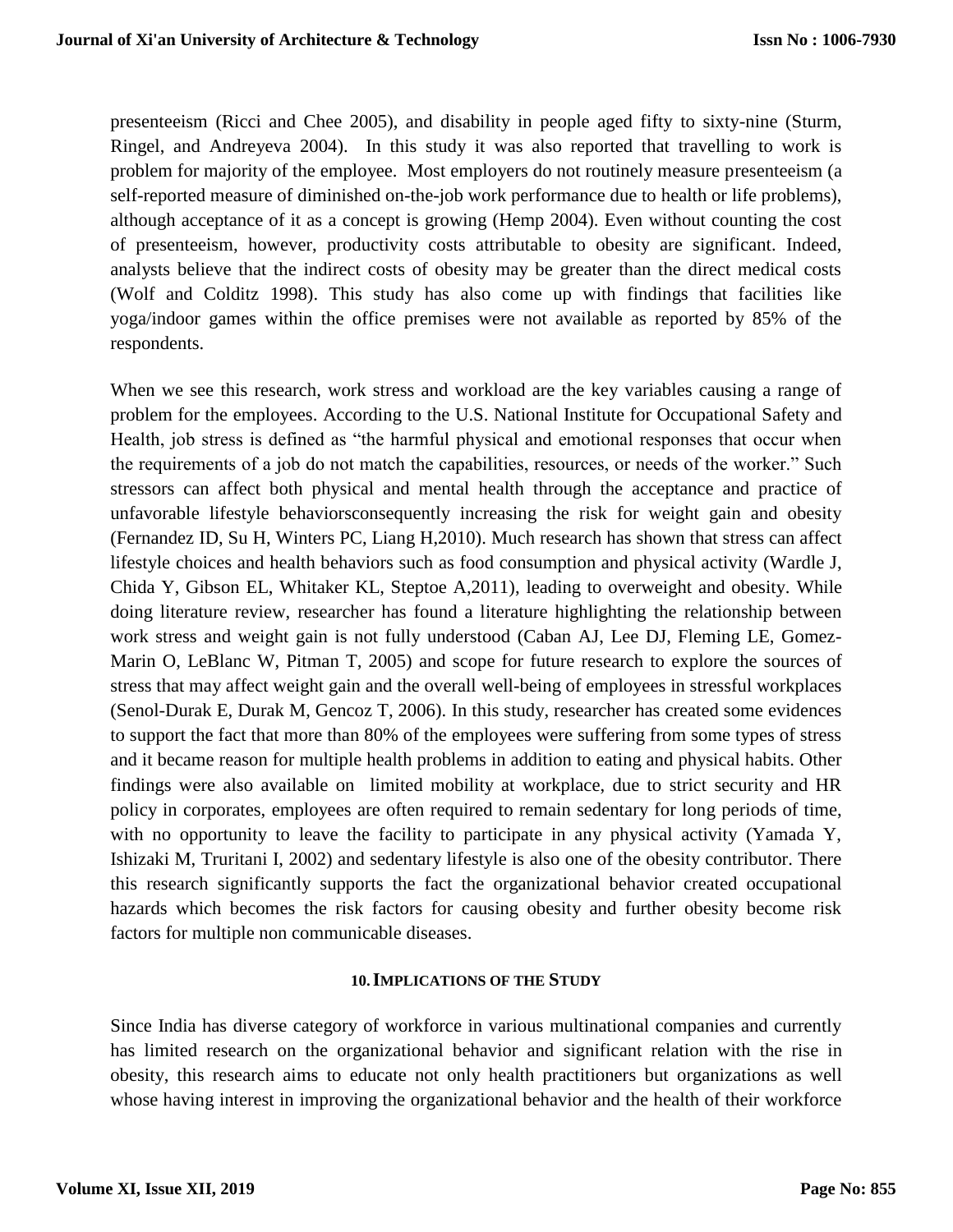to increase work productivity. By doing the study, researcher has come up with the various factors related to the employees and organization which is adversely affecting the health of the employee and organization as well.

To motivate the employee, companies may use the findings to develop healthy and employee friendly organizational space, enabling environment and employee wellness programme. Employers many times lack the awareness, understanding, and experience that are required to design, implement, and evaluate a health promotion program within the workplace (Goetzel, 2001). This research has filled those gaps byproviding key areas of improvement which can be used as general well ness programme however variables of this study can also be used to assess the employee satisfaction level about facility of the organization.

Providing good food facility in cafeteria, short breaks, good ergonomic facilities and low stressed working condition within the workplace can work wonder for increasing the productivity of the company. A healthy employee hardly uses health benefits provided by the company in terms of insurance and Mediclaim, thus company can get benefitted though reduced health expenditure in terms of health insurance, less absenteeism and low productivity due to illness. At the same time, employees would get benefits of enabling working environment with no work stress, opportunity to innovate at work and support equally in the progress of the organization.

## **11.WAY FORWARD**

During the literature review, Research scholar has identified occupational hazards at workplaces in terms of workload, work stresses are among the risk factors for Obesity and in this study, a detailed research has been conducted with the diverse set of employees. Findings of this study supports the variables related to workplace occupation hazards cause overweight and obesity and further it leads to a range of non-communicable diseases. Among the range of risk factors causing obesity, stress triggered through numerous factors are more hazardous which can be reduced though systematic approach. Study created evidences that there is significant association between organizational Behaviour and employee health.

#### **12.ACKNOWLEDGEMENT**

This studyis subset of Ph.D. work and I have tried to create evidences on certain variables related to workplace having implication on weight gain and for this I targeted workforce of various multi-national companies. I would like to thank all the respondents who supported in data collection work. I also want to thank my parents, siblings and wife, Shazia Manuawar for providing motivation thoroughly. Last but not least I also thank my Ph.D. guide and University Dy. Dean (Research), Dr. Harish Nagar for consistent guidance.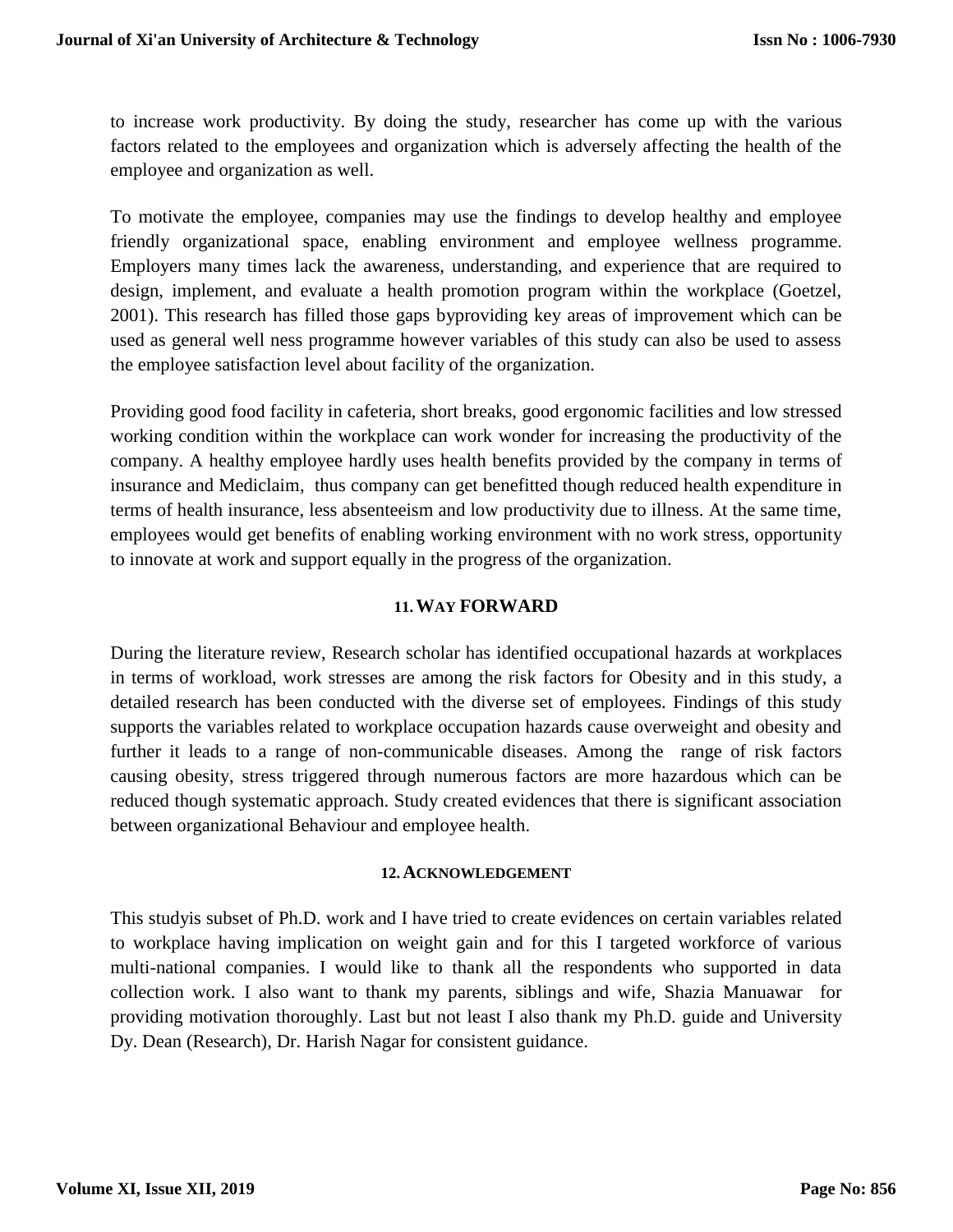#### **13.BIBLIOGRAPHY AND REFERENCES**

- 1. Miller R, B. W. (2004). Steps and Sitting in a Working Population. International Journal of Behavioural Medicine , 219–224.
- 2. Brown WJ, Miller YD, Miller R. (2003). Sitting time and work patterns as indicators of overweight and obesity in Australian adults. International Journal of obesity Related Metabolic Dissorder , 1340–1346.
- 3. Jans MP, P. K. (2007). Sedentary behavior in Dutch workers: differences between occupations and business sectors. American Journal of Preventive Medicine, 450–454.
- 4. Van Uffelen JG, W. J. (2010). Occupational sitting and health risks: A systematic review. American Journal of Preventive Medicine, 379–388.
- 5. Church TS, T. D.-L. (2011). Trends over 5 decades in U.S. occupation-related physical activity and their associations with obesity. PloS.
- 6. Leka, S., Griffiths, A., & Cox, T. (2003). Work Organization and Stress. Geneva: World Health Organization.
- 7. Leka, S., & Cox, T., (2008). The European Framework for Psychosocial Risk Management. Nottingham: World Health Organization, I-WHO publications.
- 8. Benavides FG, B. J. (2002). Psychosocial risk factors at the workplace: is there enough evidence to establish reference values? . Journal of Epidemiology & Community Health, 244-245
- 9. Theorell T. Working conditions and health. In: Berkman L, K. I. (2000). Social Epidemiology. Oxford: Oxford University Press.
- 10. Butland, B. e. (2007). Obesities: Future Choices. Foresight, Government Office for Science.
- 11. Biswas, A. O. (2015). Sedentary time and its association with risk for disease incidence, mortality, and hospitalization in adults: a systematic review and meta-analysis. Ann. Intern. Med., 123–132.
- 12. Heinen, L., & Darling, H. (2009). Addressing obesity in the workplace: the role of employers. The Milbank quarterly, 87(1), 101–122. doi:10.1111/j.1468-0009.2009.00549.x
- 13. Osbye, T., J.M. Dement, and K.M. Krause, (2007). Results from the Duke Health and Safety System. Archives of Internal Medicine 167(8):766– 73
- 14. Finkelstein, E.A., I.C. Fiebelkorn, and G. Wang, (2005). The Costs of Obesity among Full-Time Employees. American Journal of Health Promotion 20(1):45–51.
- 15. Ricci, J.A., and E. Chee. (2005). Lost Productive Time Associated with Excess Weight in the U.S. Workforce. Journal of Occupational and Environmental Medicine 47(12):1227– 34.
- 16. Sturm, R., J.S. Ringel, and T. Andreyeva, (2004). Increasing Obesity Rates and Disability Trends. Health Affairs 23(2):199–205.
- 17. Hemp, P. (2004). Presenteeism: at Work—But Out of It. Harvard Business Review 82:49–58.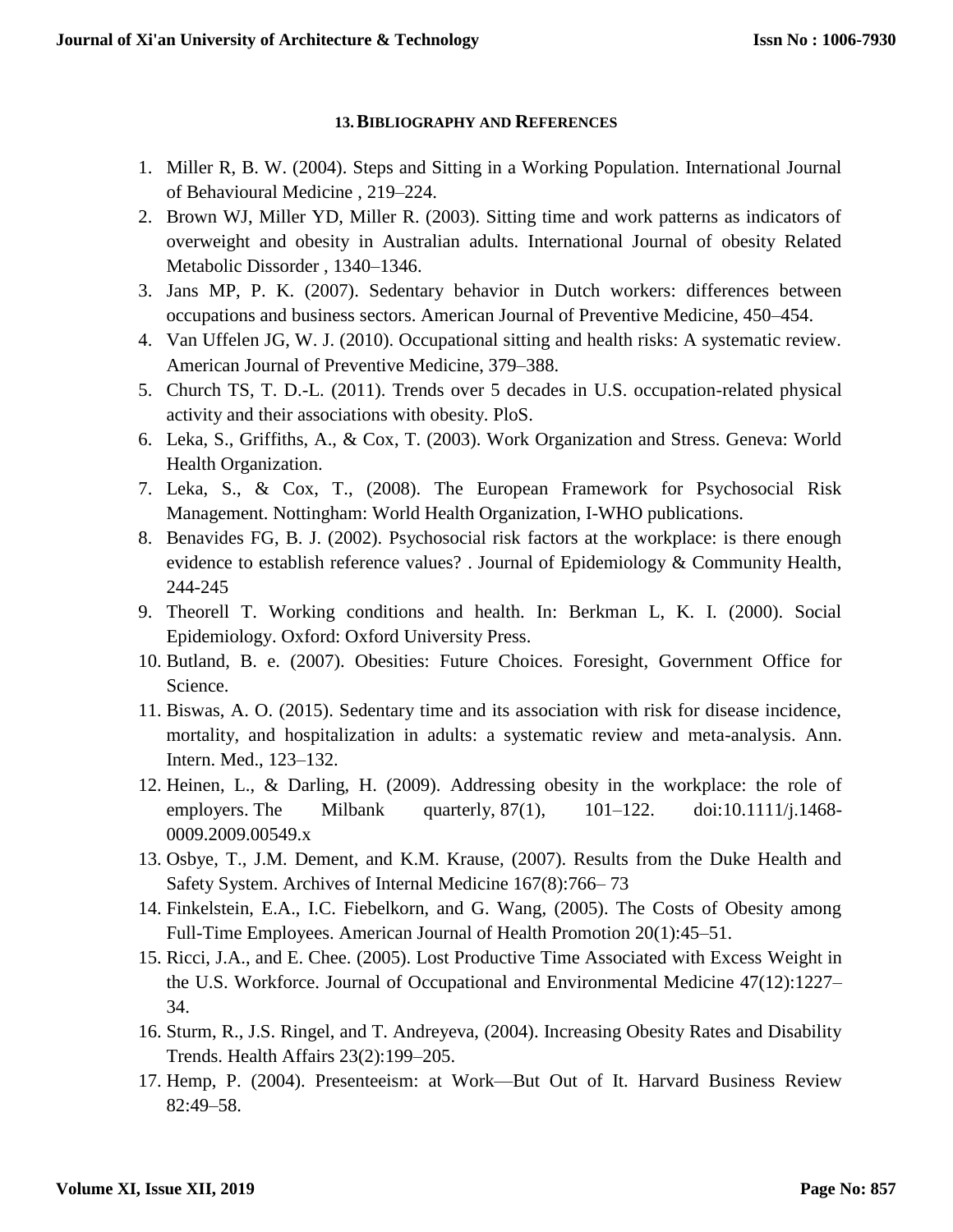- 18. Murphy L. R., (1995), "Occupational Stress Management: Current Status and Future Directions", Trends in Organizational Behaviour, 2, Pp.: 1-14.
- 19. Colligns Thomas W. and Higgins Eileen M., (2005), "Workplace Stress: Etiology and Consequences", Journal of Workplace Behavioural Health, Vol.: 21(2), Pp.: 1-10. 5. Costa G., 1996, "The Impact of Shift and Night Work on Health", Applied Ergonomics, 27(1), Pp.: 9-16
- 20. Pratt CA, Lemon SC, Fernandez ID, et al., (2007) Design characteristics of worksite environmental interventions for obesity prevention. Obesity (Silver Spring); 15: 2171– 2180
- 21. Devine CM, Farrell TJ, Blake CE, et al.(2009), Work conditions and the food choice coping strategies of employed parents. J Nutr Educ Behav; 41: 365–370
- 22. Allen TD, Shockley KM, Poteat LF. (2008), Workplace factors associated with family dinner behaviors. J VocatBehav; 73: 336–342.
- 23. Schulte PA, Wagner GR, Ostry A, et al., (2007), Work, obesity, and occupational safety and health. Am J Public Health; 97: 428–436.
- 24. Blanck HM, Yaroch AL, Atienza AA, et al., (2009), Factors influencing lunchtime food choices among working Americans. Health Educ Behav; 36: 289–301.
- 25. Eric A. Finkelstein et al.,( 2010),The costs of obesity in the workplace, Journal of Occupational and Environmental Medicine, volume 52, number.
- 26. L. A. Tucker and G. M. Friedman, (2007) "Obesity and absenteeism: An epidemiologic study of 10,825 employed adults," American Journal of Health Promotion, volume 12, number 3, January–February 1998; J. Cawley, J. A. Rizzo, and K. Haas, "Occupationspecific absenteeism costs associated with obesity and morbid obesity," Journal of Occupational and Environmental Medicine, volume 49, number 12.
- 27. Svensson, G., (2005), "Mutual and interactive trust in business dyads: Condition and process. European Business Review, Vol. 17, No. 5, pp. 411-427.
- 28. Griffin, M.A., Neal, A. and Parker, S. K., (2007), "A new model of work role performance: positive behavior in uncertain and interdependent contexts," Academy of Management Journal, Vol. 52, No. 2, pp. 327-347.
- 29. Loon, Hoe S., (2007), "Is interpersonal trust a necessary condition for organisational learning?" Journal of Organisational Transformation and Social Change, Vol. 4, No. 2, pp. 149-156.
- 30. Knoll, D. L. and Gill, H., (2011), "Antecedents of trust in supervisors, subordinates, and peers," Journal of Managerial Psychology, Vol. 26, No. 4, pp. 313-330.
- 31. Wells, C. V. and Kipnis, D., (2001), "Trust, dependency, and control in the contemporary organization," Journal of Business and Psychology, Vol. 15, No. 4, pp. 593-603.
- 32. Dirks, K. T. and Ferrin, D. L., (2002), "Trust in leadership: meta-analytic findings and implications for research and practice," Journal of Applied Psychology, Vol. 87, No. 4, pp. 611-628